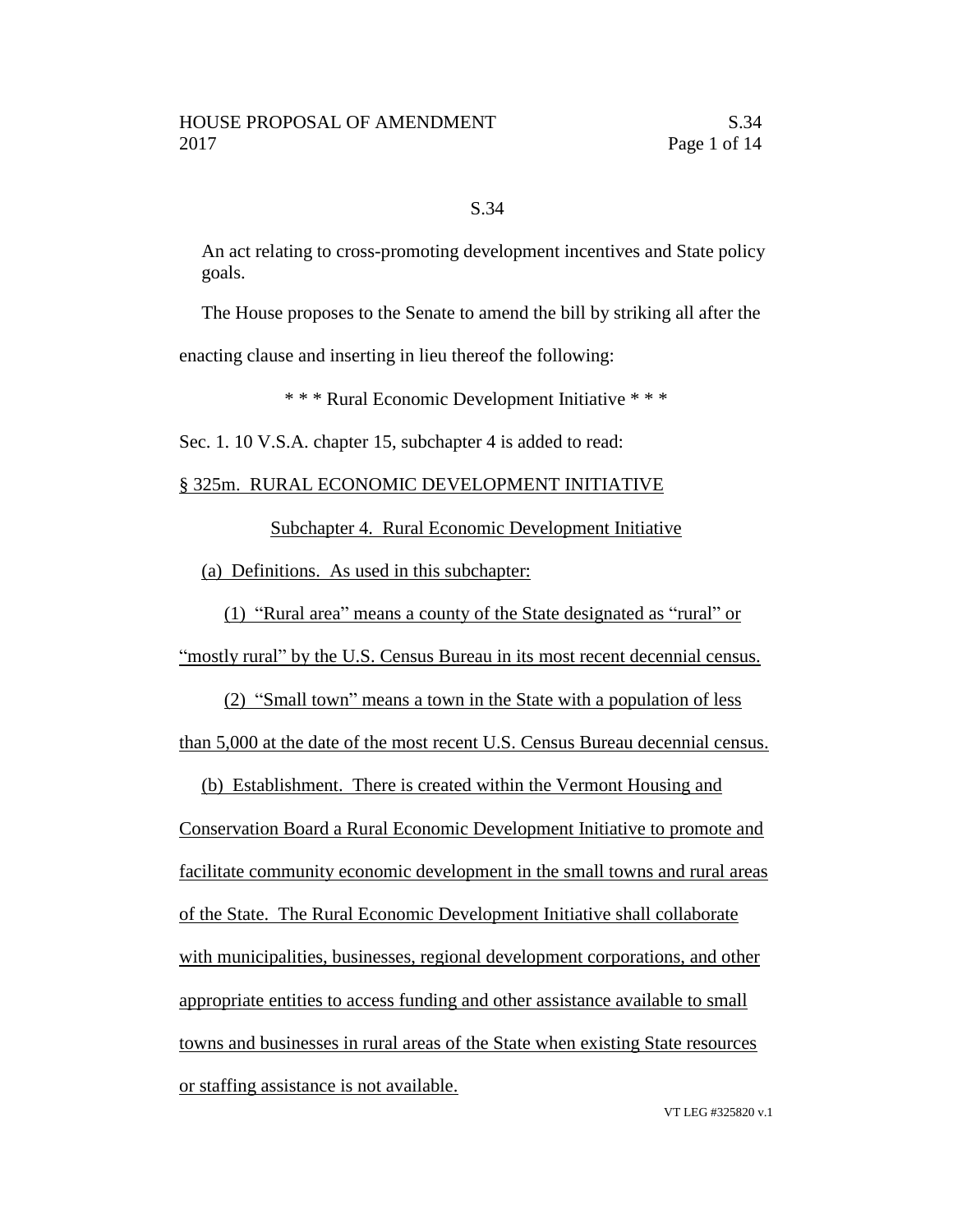(c) Services; access to funding.

(1) The Rural Economic Development Initiative shall provide the following services to small towns and businesses in rural areas:

(A) identification of grant or other funding opportunities available to small towns and businesses in rural areas that facilitate business development, siting of businesses, infrastructure, or other economic development opportunities;

(B) technical assistance to small towns and businesses in rural areas in writing grants, accessing and completing the application process for identified grants or other funding opportunities, including writing applications for grants or other funding, coordination with providers of grants or other funding, strategic planning for the implementation or timing of activities funded by grants or other funding, and compliance with the requirements of grant awards or awards of other funding; and

(C) recommending available grants, tax credits, or other incentives that a small town or rural area can use to attract businesses.

(2) In providing services under this subsection, the Rural Economic Development Initiative shall give first priority to projects that have received necessary State or municipal approval and that are ready for construction or implementation. Priority shall also be given to projects identified through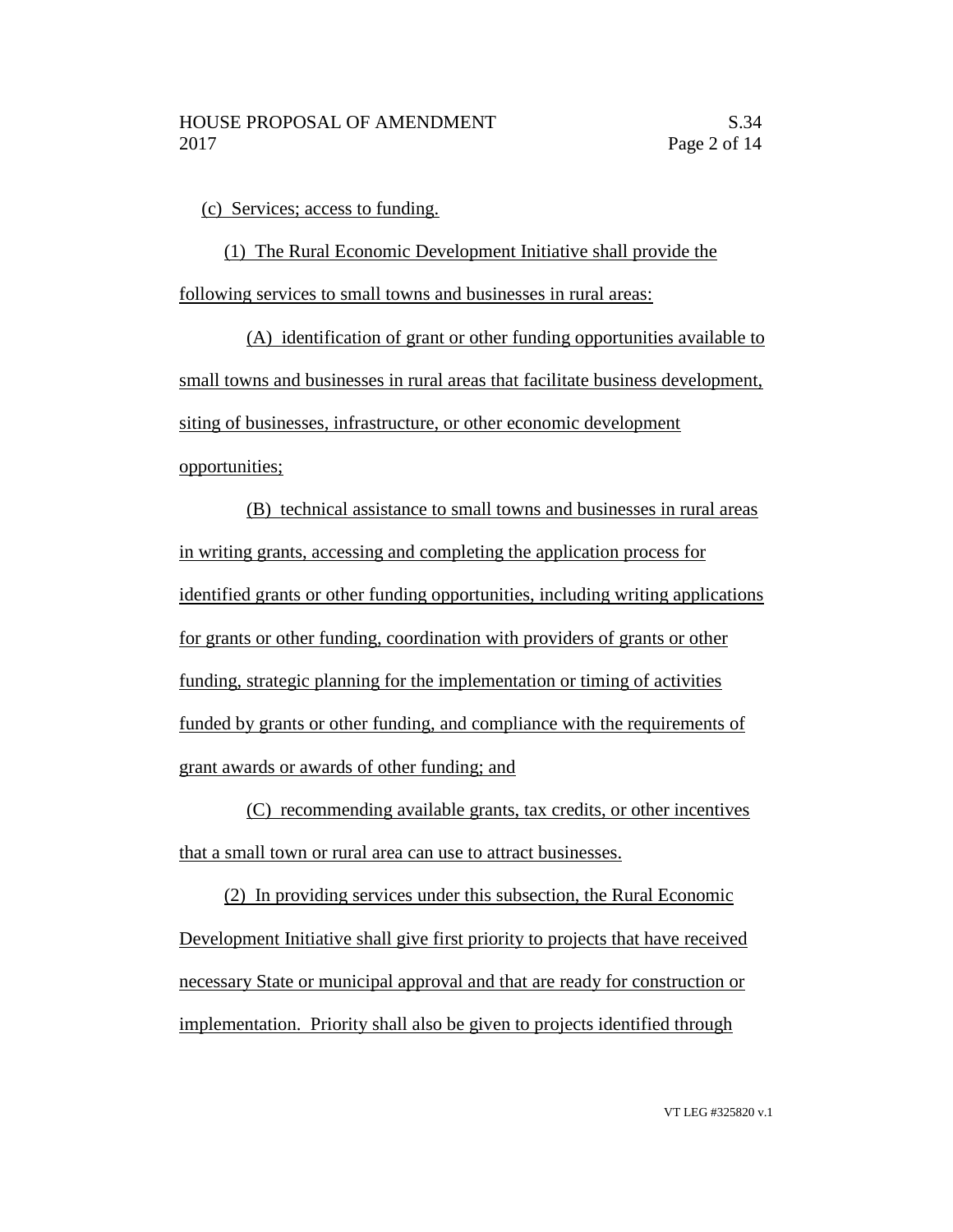community visits hosted by the Vermont Council on Rural Development or other public engagement planning processes.

(3) In identifying businesses, or business types, the Rural Economic Development Initiative shall seek to identify businesses or business types in

the following priority areas:

(A) milk plants, milk handlers, or dairy products, as those terms are

defined in 6 V.S.A. § 2672;

(B) the outdoor equipment or recreation industry;

(C) the value-added forest products industry;

(D) the value-added food industry;

(E) phosphorus removal technology; and

(F) composting facilities.

(d) Report. Beginning on January 31, 2018, and annually thereafter, the

Rural Economic Development Initiative shall submit to the Senate Committees on Agriculture and on Economic Development, Housing and General Affairs and the House Committees on Agriculture and Forestry and on Commerce and Economic Development a report regarding the activities and progress of the Initiative. The report shall include:

(1) a summary of activities in the preceding calendar year;

(2) an evaluation of the effectiveness of the services provided to small towns and businesses in rural areas;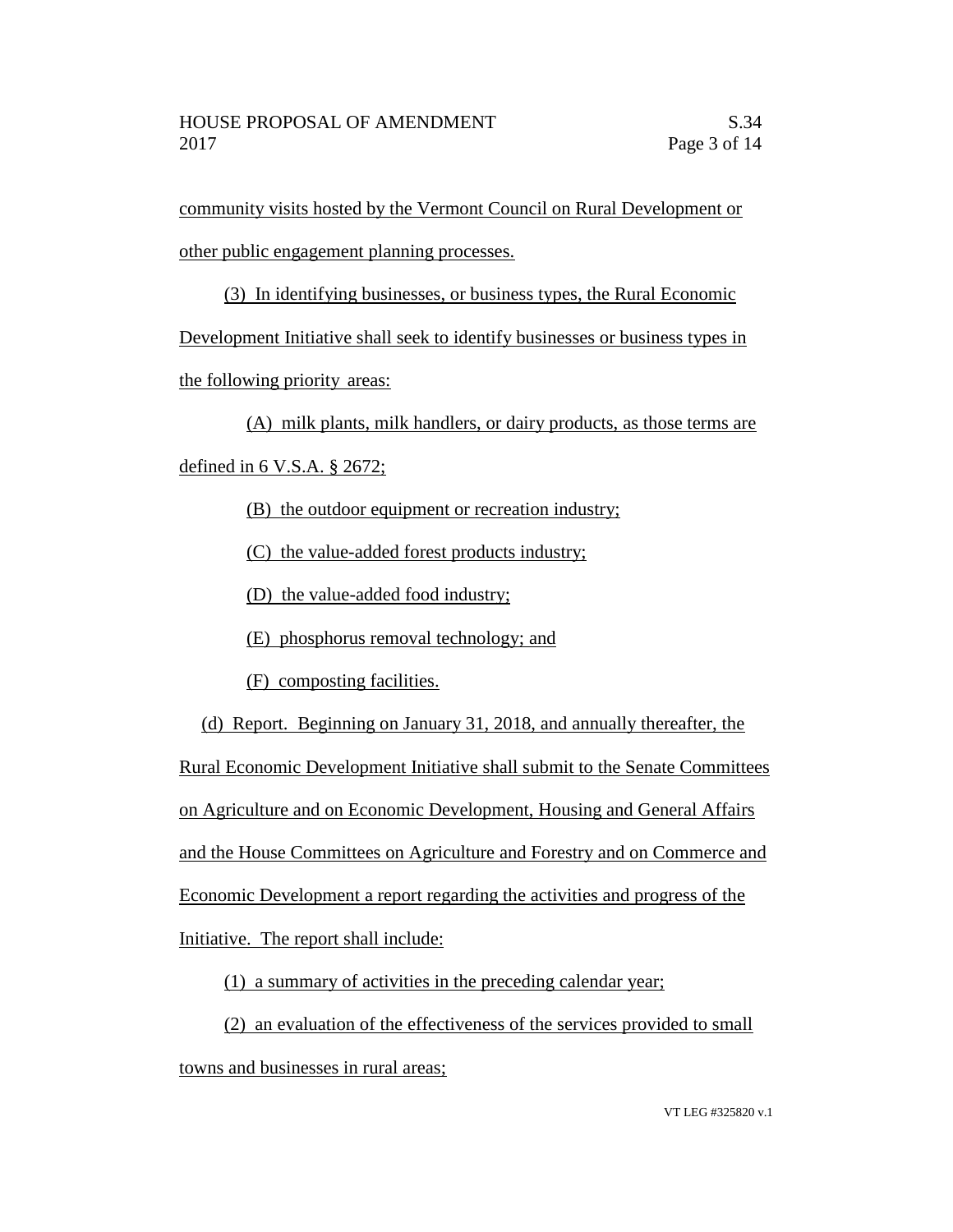(3) an accounting of the grants or other funding facilitated or provided assistance with;

(4) an accounting of the funds acquired by the Rural Economic

Development Initiative for administration of grants or other funding

mechanisms and whether these funds are sufficient to offset the cost of the

Rural Economic Development Initiative; and

(5) recommended changes to the program, including proposed legislative amendments to further economic development in small towns and rural areas in the State.

Sec. 2. [Deleted.]

\* \* \* Cross-promotion of Development Programs \* \* \*

Sec. 3. EXECUTIVE BRANCH CROSS-PROMOTION OF LOAN, GRANT, AND INCENTIVE PROGRAMS

(a) The General Assembly finds that it is within the authority of the Executive Branch to manage a process of continuous improvement for agency and statewide programs and operations. While undertaking these efforts, the Executive Branch shall ensure that State loan, grant, and other incentive programs cross-promote:

(1) the availability of financial and technical assistance from the State through education and outreach materials; and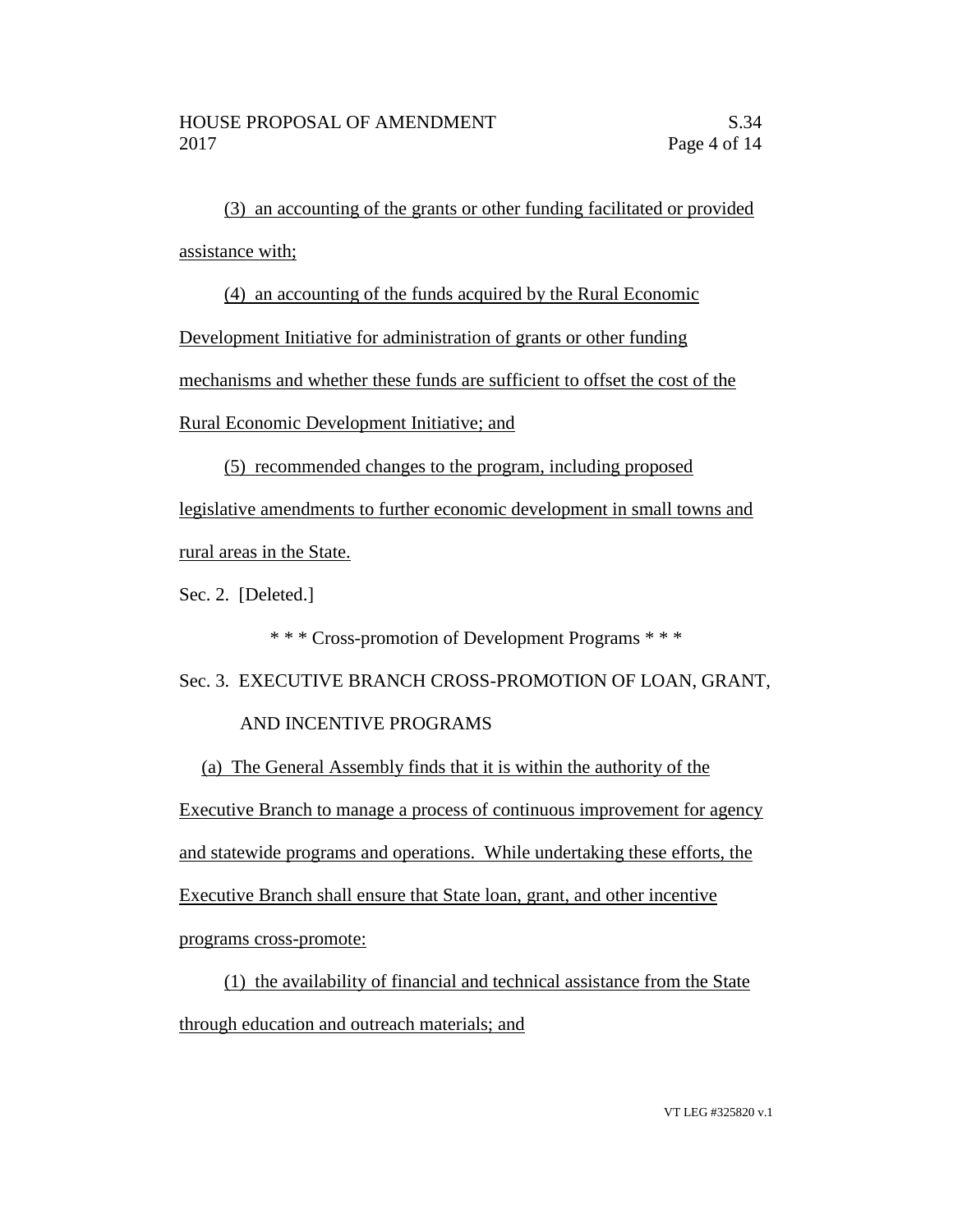(2) the State policies funded by State incentive programs, including the adoption of renewable energy, rural economic development, public access to conserved lands, and water quality improvements.

(b) The Secretary of Administration shall provide material or information regarding the cross-promotion of State policies on State websites and within application materials available to the public regarding State loan, grant, and other incentive programs.

\* \* \* Energy Efficiency \* \* \*

Sec. 4. REPORT; ENERGY EFFICIENCY CHARGE; COMMERCIAL AND INDUSTRIAL CUSTOMERS

(a) On or before January 15, 2018, the Commissioner of Public Service (the Commissioner) shall submit a report with recommendations as described in subsection (b) of this section.

(1) In preparing the report, the Commissioner shall consult with the Secretary of Commerce and Community Development, the energy efficiency utilities (EEU) appointed under 30 V.S.A. § 209(d)(2), the regional development corporations, the Public Service Board, and other affected persons.

(2) The Commissioner shall submit the report to the Senate Committees on Finance, on Natural Resources and Energy, and on Agriculture and the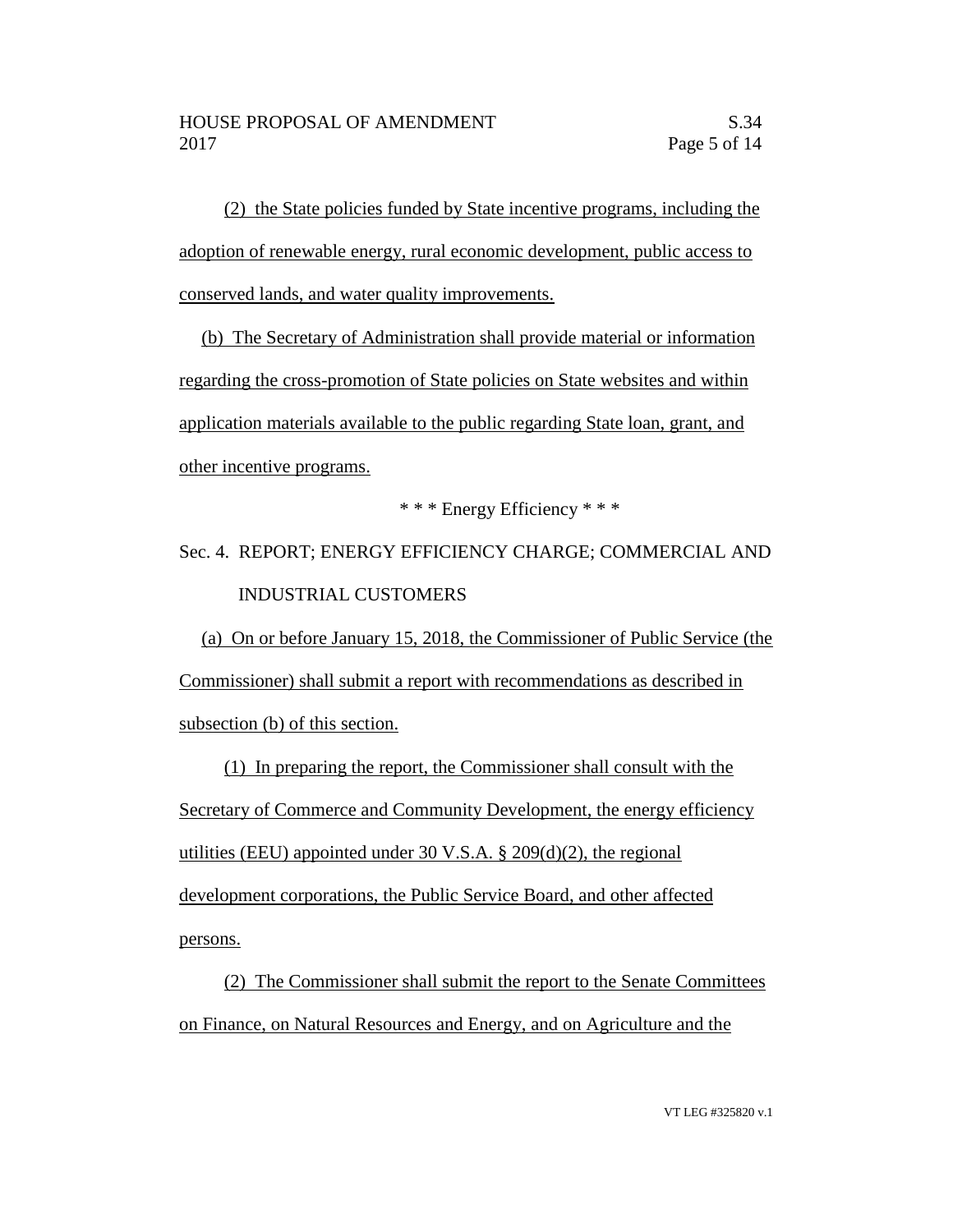House Committees on Ways and Means, on Energy and Technology, on

Commerce and Economic Development, and on Agriculture and Forestry.

(b) The report shall provide the Commissioner's recommendations on:

(1) Whether and how to increase the use by commercial and industrial customers of self-administered efficiency programs under 30 V.S.A. § 209(d) and (j), including:

(A) Potential methods and incentives to increase participation in selfadministration of energy efficiency, including:

(i) Potential changes to the eligibility criteria for existing programs.

(ii) Use of performance-based structures.

(iii) Self-administration of energy efficiency by a commercial and industrial customer, with payment of an energy efficiency charge (EEC) amount only for technical assistance by an EEU, if the customer demonstrates that it possesses in-house expertise that supports such self-administration and implements energy efficiency measures that the customer demonstrates are cost-effective and save energy at a benefit-cost ratio similar to the EEU.

(B) The potential inclusion of such methods and incentives in EEU demand resource plans.

(C) Periodic reporting by the EEUs of participation rates in selfadministration of energy efficiency by commercial and industrial customers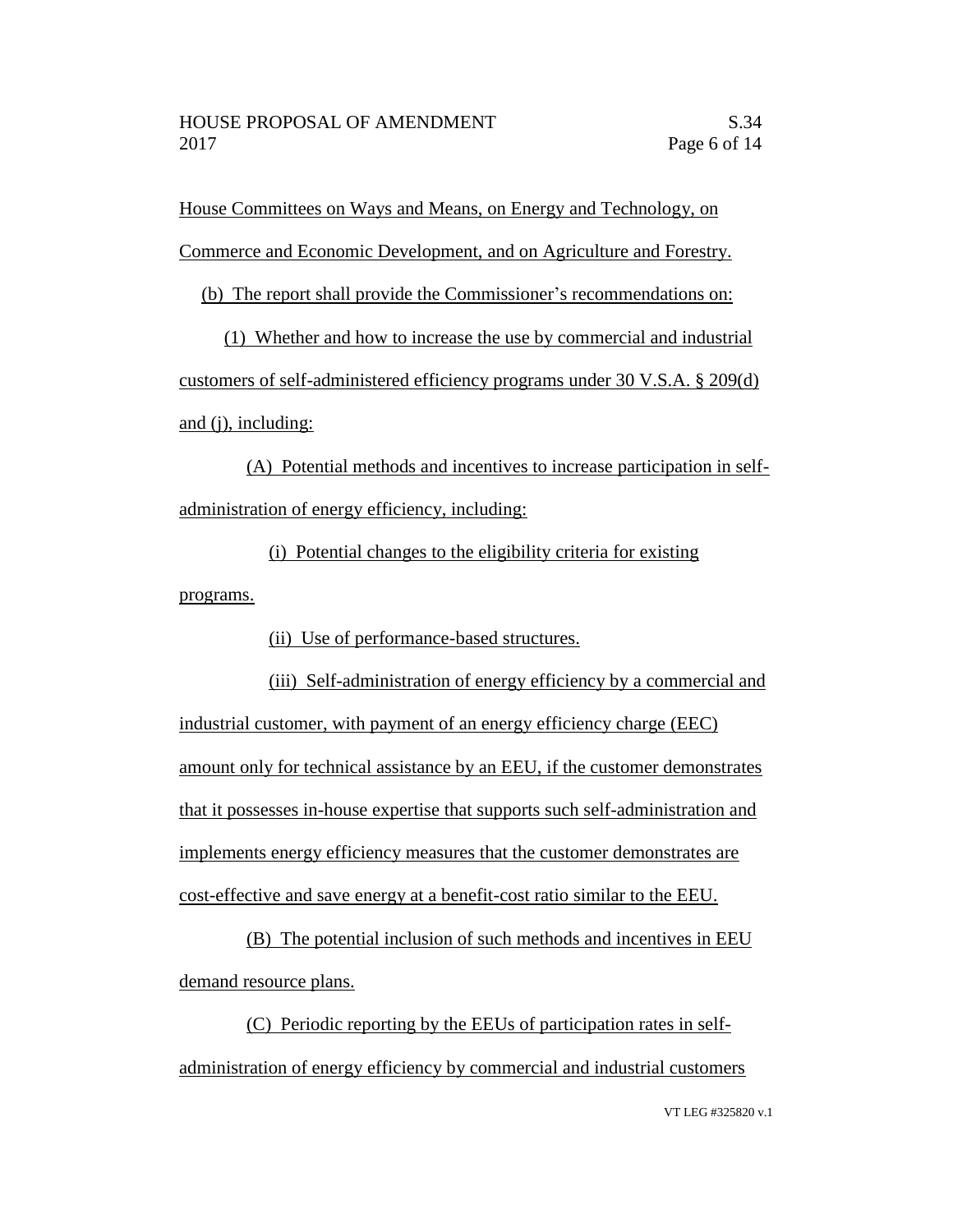located in the small towns in the State's rural areas. As used in this subdivision (C):

(i) "Rural area" means a county of the State designated as "rural" or "mostly rural" by the U.S. Census Bureau in its most recent decennial census.

(ii) "Small town" means a town in a rural area of the State with a population of less than 5,000 at the date of the most recent U.S. Census Bureau decennial census.

(2) The potential establishment of a multi-year pilot program that allows a category of commercial and industrial customers to apply the total amount of their Energy Efficiency Charge (EEC), for the period of the pilot, to investments that reduce the customer's total energy consumption.

(A) The goal of such a program would be to reduce significantly all energy costs for the customer, and to transform the energy profile of the customer such that significant savings would be generated and endure over the long term. Customers in the program would receive the full amount of their EEC contributions, for the period of the pilot, in the form of direct services and incentives provided by an EEU, which would consider how to lower customers' bills cost-effectively across electric, heating, transportation, and process fuels using energy efficiency, demand management, energy storage, fuel switching, and on-site renewable energy.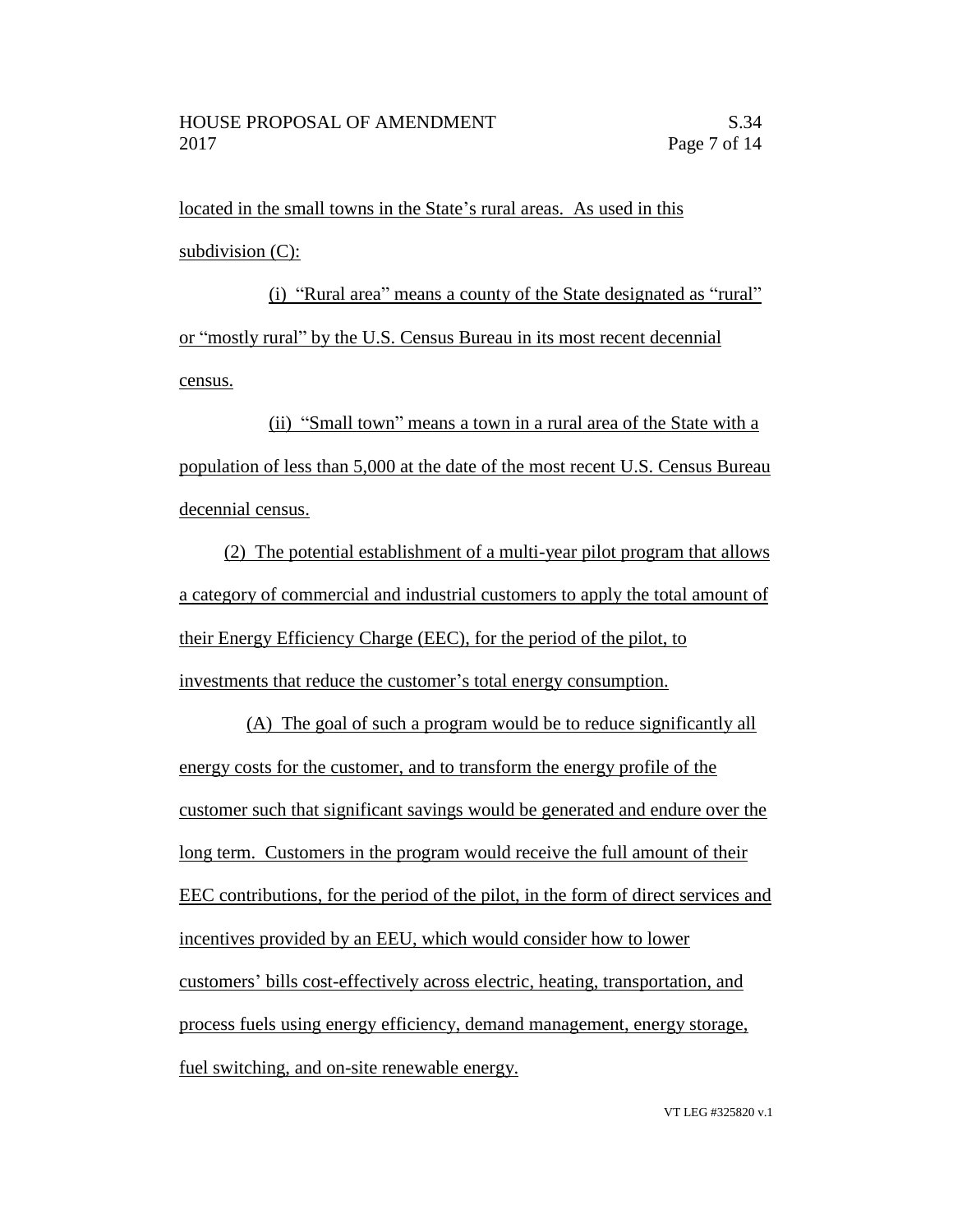(B) In the report, the Commissioner shall consider:

(i) the definition of eligible commercial and industrial customers;

(ii) the potential establishment and implementation of such a

program in a manner similar to an economic development rate for the EEU;

(iii) the interaction of such a program with the existing programs

for self-managed energy efficiency under 30 V.S.A. § 209(d), including the

Energy Savings Account, Self-Managed Energy Efficiency, and Customer

Credit Programs;

(iv) the benefits and costs of such a program, including:

(I) a reduction in the operating costs of participating customers;

(II) the effect on job retention and creation and on economic

development;

(III) the effect on greenhouse gas emissions;

(IV) the effect on systemwide efficiency benefits that would otherwise be obtained with the EEC funds, such as avoided supply costs, avoided transmission and distribution costs, avoided regional network service charges, and lost revenues from the regional forward-capacity market;

(V) the potential impact on commercial and industrial customers that may not be eligible to participate in such a program;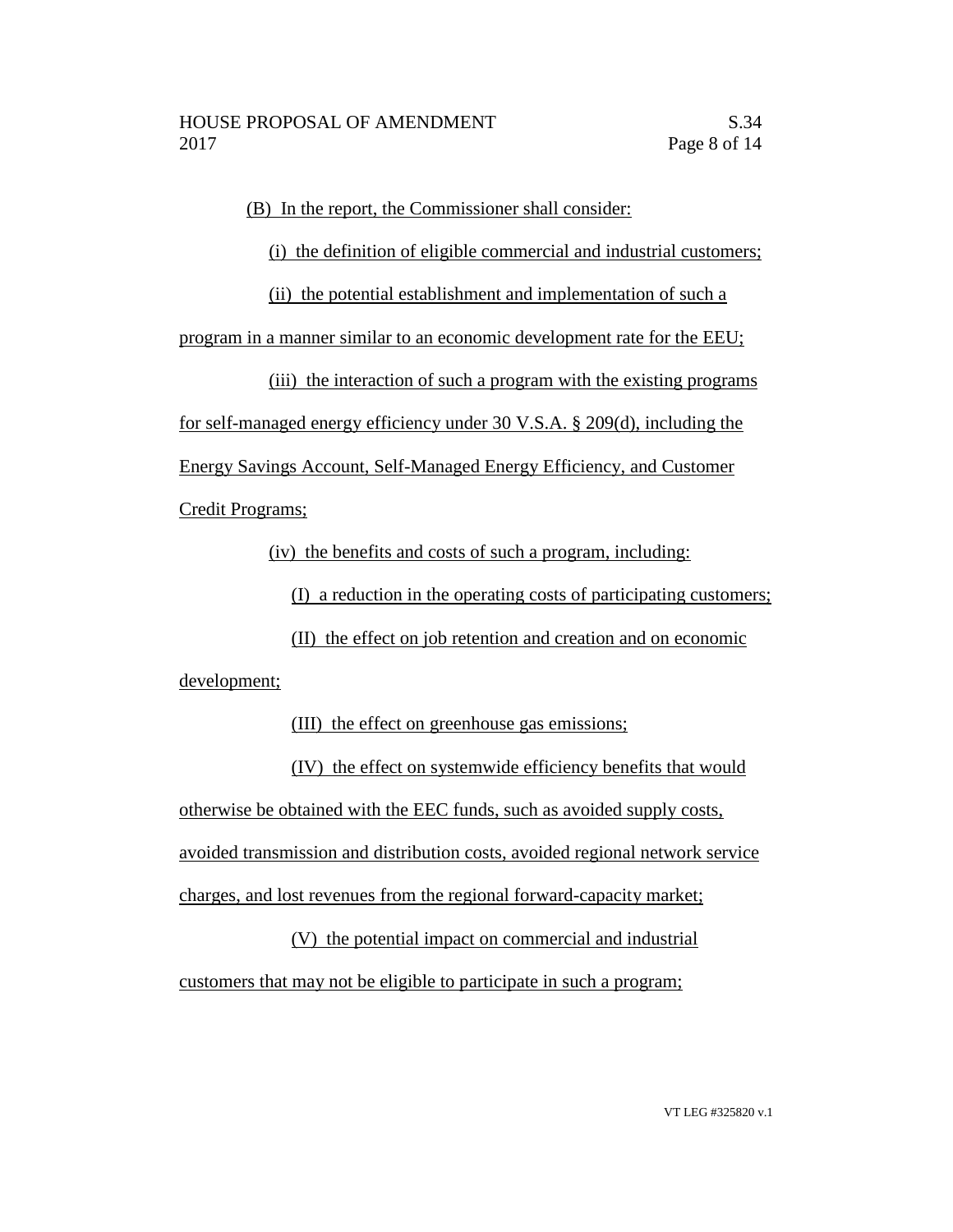(VI) the extent to which such a program may result in cost shifts or subsidization among rate classes, and methods for avoiding or mitigating these effects;

(VII) the effect on the budgets developed through the demand resource planning process;

(VIII) the costs of administration;

(IX) any other benefits and costs of the potential program; and (v) The consistency of such a program with least-cost planning as defined in 30 V.S.A. § 218c; with State energy goals and policy set forth in 10 V.S.A. §§ 578, 580, and 581 and 30 V.S.A. §§ 202a and 218e; and with the State energy plans adopted pursuant to 30 V.S.A. §§ 202 and 202b.

(c) The report submitted under this section shall include a proposed timeline to phase in the recommendations contained in the report. In developing this timeline, the Commissioner shall consider the impact to the established budgets of the EEUs, the regulatory requirements applicable to the EEUs, and the value of rapid implementation of the recommendations. Sec. 5. 30 V.S.A. § 209(d)(3) is amended to read:

(3) Energy efficiency charge; regulated fuels. In addition to its existing authority, the Board may establish by order or rule a volumetric charge to customers for the support of energy efficiency programs that meet the requirements of section 218c of this title, with due consideration to the State's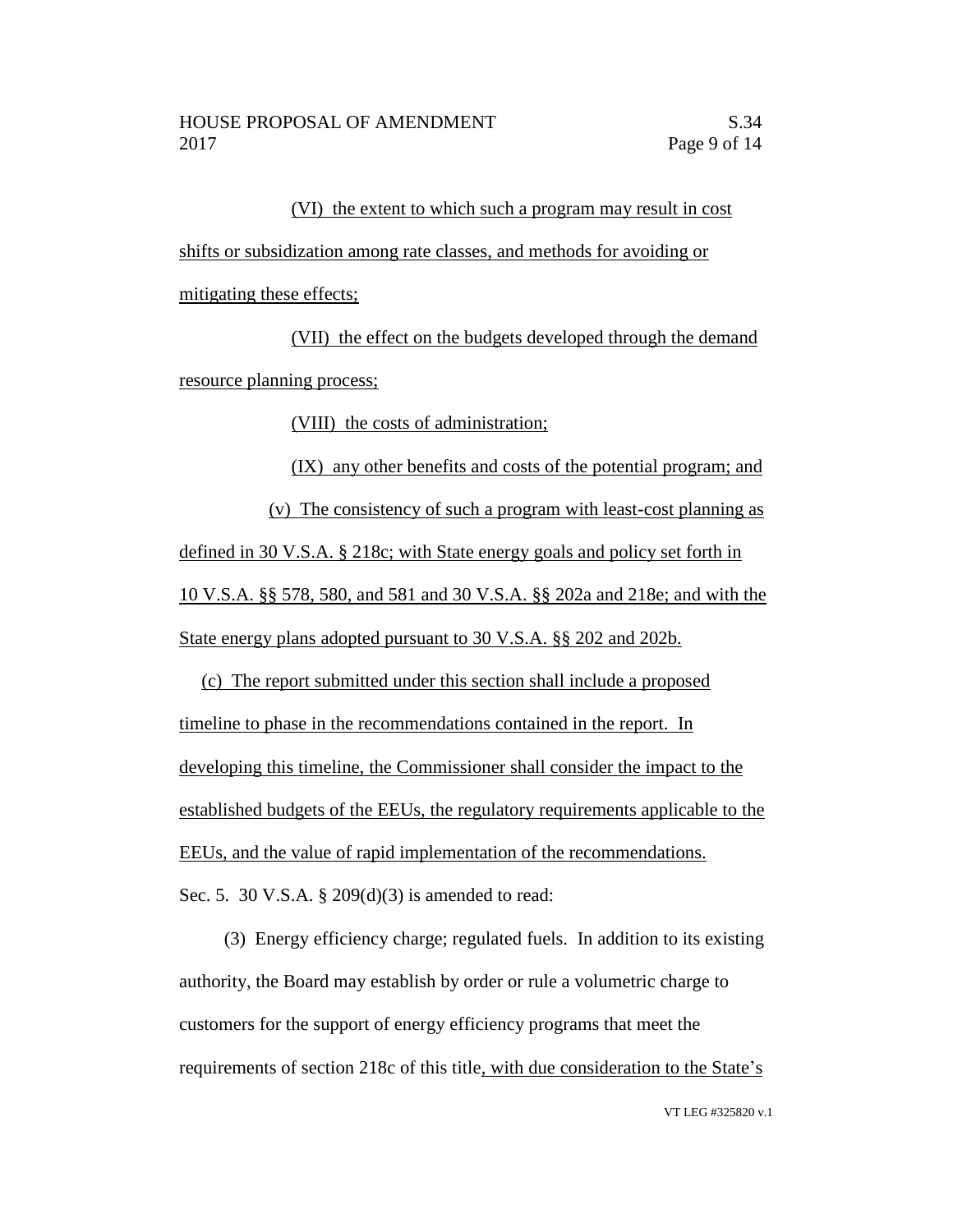energy policy under section 202a of this title and to its energy and economic policy interests under section 218e of this title to maintain and enhance the State's economic vitality. The charge shall be known as the energy efficiency charge, shall be shown separately on each customer's bill, and shall be paid to a fund administrator appointed by the Board and deposited into an the Electric Efficiency Fund. When such a charge is shown, notice as to how to obtain information about energy efficiency programs approved under this section shall be provided in a manner directed by the Board. This notice shall include, at a minimum, a toll-free telephone number, and to the extent feasible shall be on the customer's bill and near the energy efficiency charge.

\* \* \*

\* \* \* Environmental Permitting \* \* \*

Sec. 6. ENVIRONMENTAL PERMITTING; AIR CONTAMINANT FEES; ANAEROBIC DIGESTION

On or before January 15, 2018, the Secretary of Natural Resources shall report to House Committees on Agriculture and Forestry and on Natural Resources, Fish and Wildlife and the Senate Committees on Agriculture and on Natural Resources and Energy with a recommendation for reducing or eliminating the air contaminant fee paid by farmers for the emissions from the anaerobic digestion of agricultural products, agricultural by-products, agricultural waste, or food waste. The report shall include a summary of what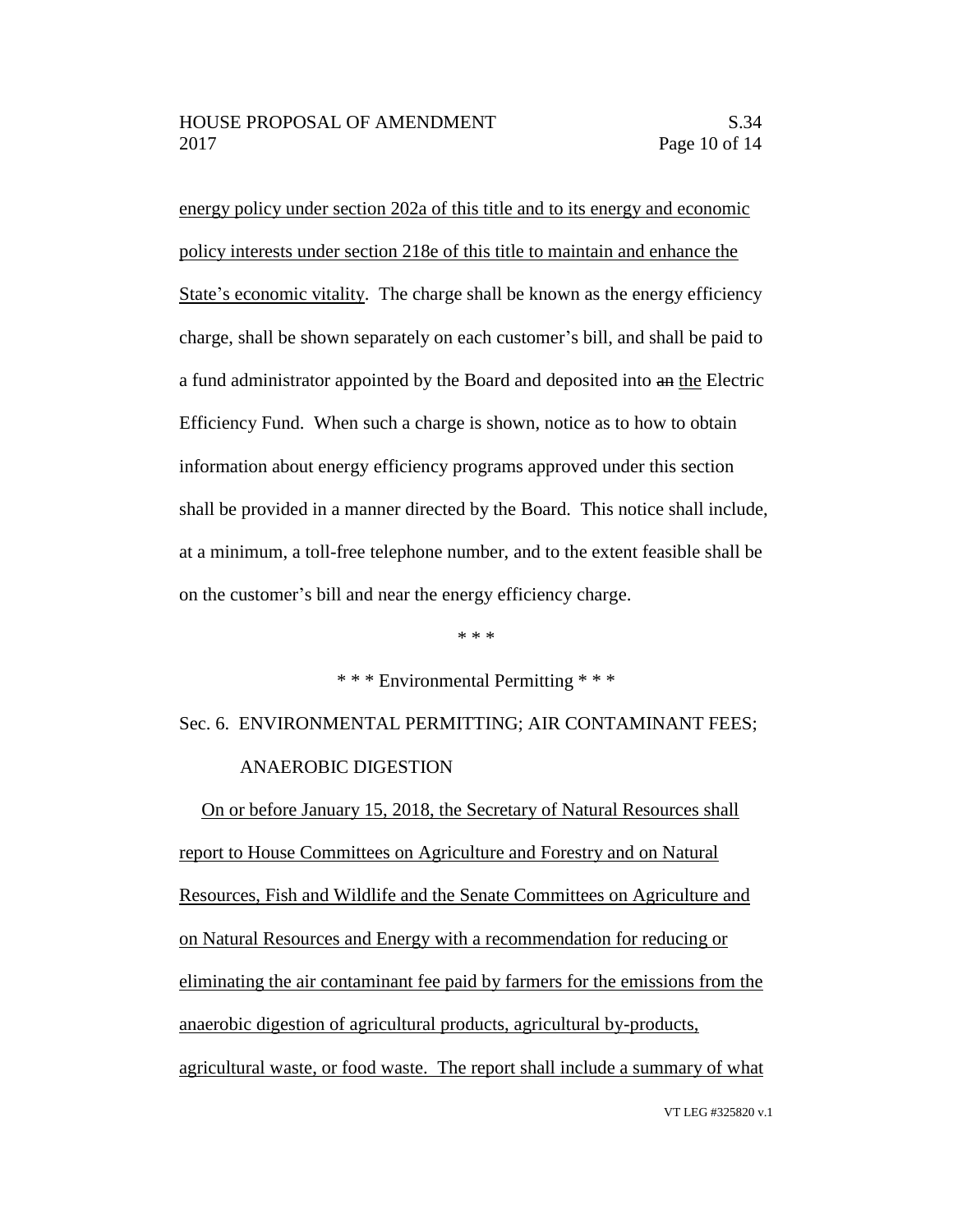services the Agency of Natural Resources provides or provided to owners of anaerobic digestors in relation to fees paid.

\* \* \* Phosphorus Removal Technology; Grants \* \* \* Sec. 7. 6 V.S.A. § 4828 is amended to read:

#### § 4828. CAPITAL EQUIPMENT ASSISTANCE PROGRAM

(a) It is the purpose of this section to provide assistance to contract applicators, nonprofit organizations, and farms to purchase or use innovative equipment that will aid in the reduction of surface runoff of agricultural wastes to State waters, improve water quality of State waters, reduce odors from manure application, separate phosphorus from manure, decrease greenhouse gas emissions, and reduce costs to farmers.

(b) The capital equipment assistance program is created in the Agency of Agriculture, Food and Markets to provide farms, nonprofit organizations, and custom applicators in Vermont with State financial assistance for the purchase of new or innovative equipment to improve manure application, separation of phosphorus from manure, or nutrient management plan implementation.

(c) Assistance under this section shall in each fiscal year be allocated according to the following priorities and as further defined by the Secretary:

(1) First priority shall be given to capital equipment to be used on farm sites that are serviced by custom applicators, phosphorus separation equipment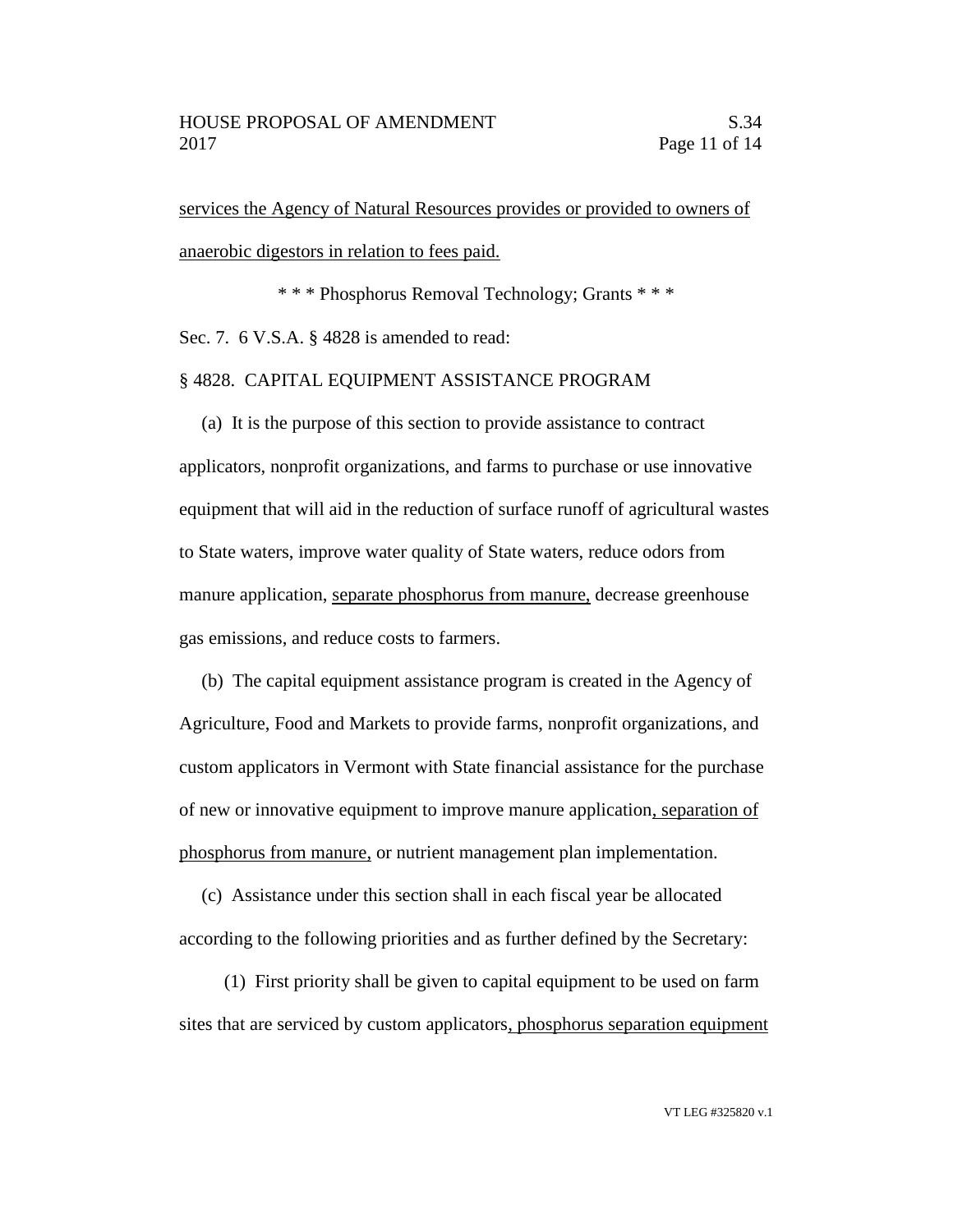providers, and nonprofit organizations and that are located in descending order within the boundaries of:

- (A) the Lake Champlain Basin;
- (B) the Lake Memphremagog Basin;
- (C) the Connecticut River Basin; and
- (D) the Hudson River Basin.
- (2) Next priority shall be given to capital equipment to be used at a farm

site which that is located in descending order within the boundaries of:

- (A) the Lake Champlain Basin;
- (B) the Lake Memphremagog Basin;
- (C) the Connecticut River Basin; and
- (D) the Hudson River Basin.
- (d) An applicant for a State grant under this section to purchase or

implement phosphorus removal technology or equipment shall pay 10 percent of the total eligible project cost. The dollar amount of a State grant to purchase or implement phosphorus removal technology or equipment shall be equal to the total eligible project cost, less 10 percent of the total as paid by the applicant, and shall not exceed \$300,000.00.

Sec. 8. [Deleted.]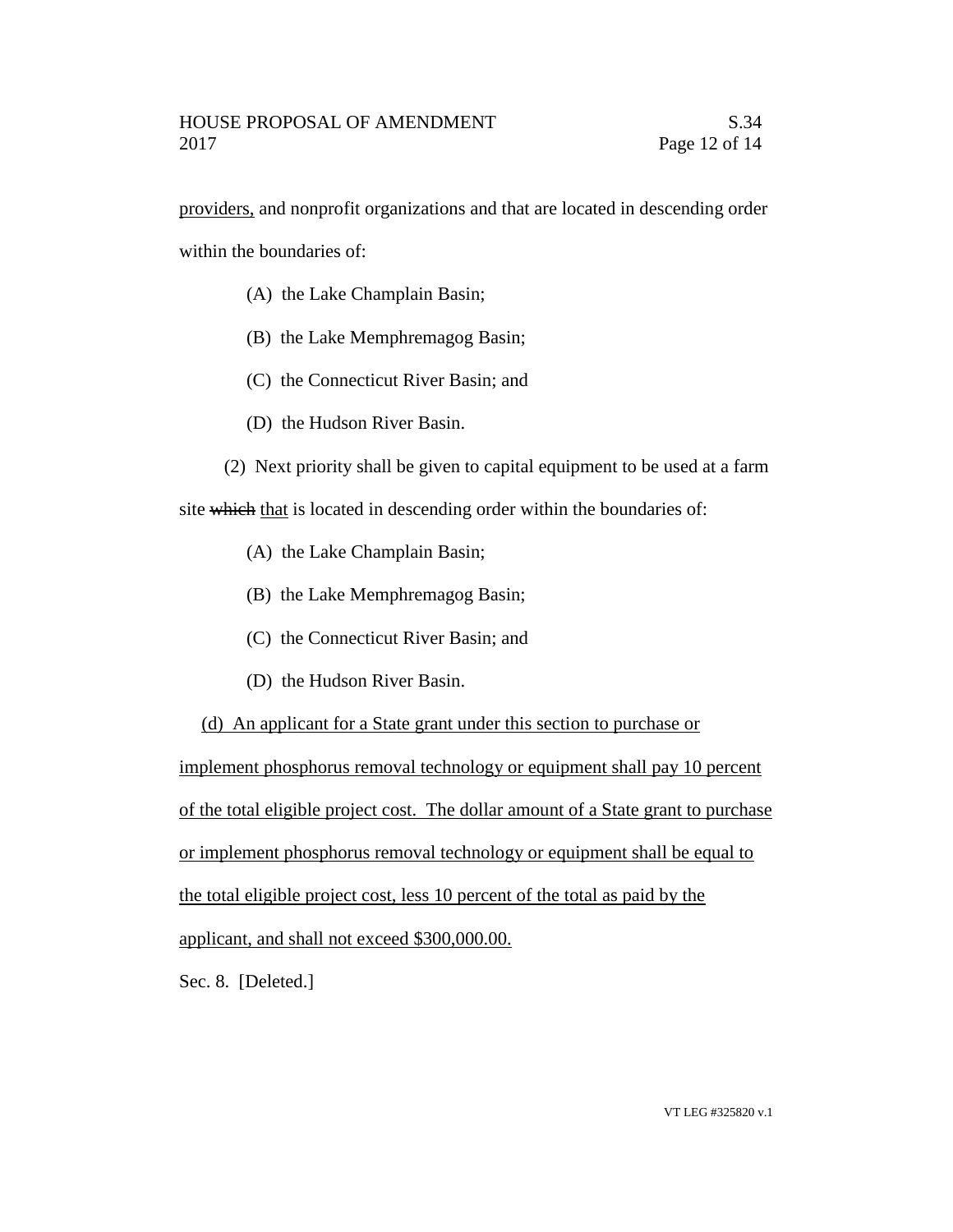\* \* \* Workers' Compensation; High-Risk Occupations

and Industries \* \* \*

# Sec. 9. WORKERS' COMPENSATION; INDUSTRIES AND OCCUPATIONS WITH HIGH RISK, HIGH PREMIUMS, AND FEW POLICYHOLDERS; STUDY; REPORT

(a) The Commissioner of Financial Regulation, in consultation with the Commissioner of Labor, the National Council on Compensation Insurance, and other interested stakeholders, shall identify and study industries and occupations in Vermont that experience a high risk of workplace and on-thejob injuries and whose workers' compensation insurance is characterized by high premiums and few policyholders in the insurance pool. The industries and occupations addressed in the study shall include, among others, logging and log hauling, as well as arborists, roofers, and occupations in sawmills and wood manufacturing operations. In particular, the Commissioner shall:

(1) examine differences in the potential for loss, premium rates, and experience and participation in the workers' compensation marketplace between the industries and occupations identified, and the average for all industries and occupations in Vermont;

(2) study potential methods for reducing workers' compensation premium rates and costs for high-risk industries and occupations, including risk pooling between multiple high-risk industries or occupations, creating